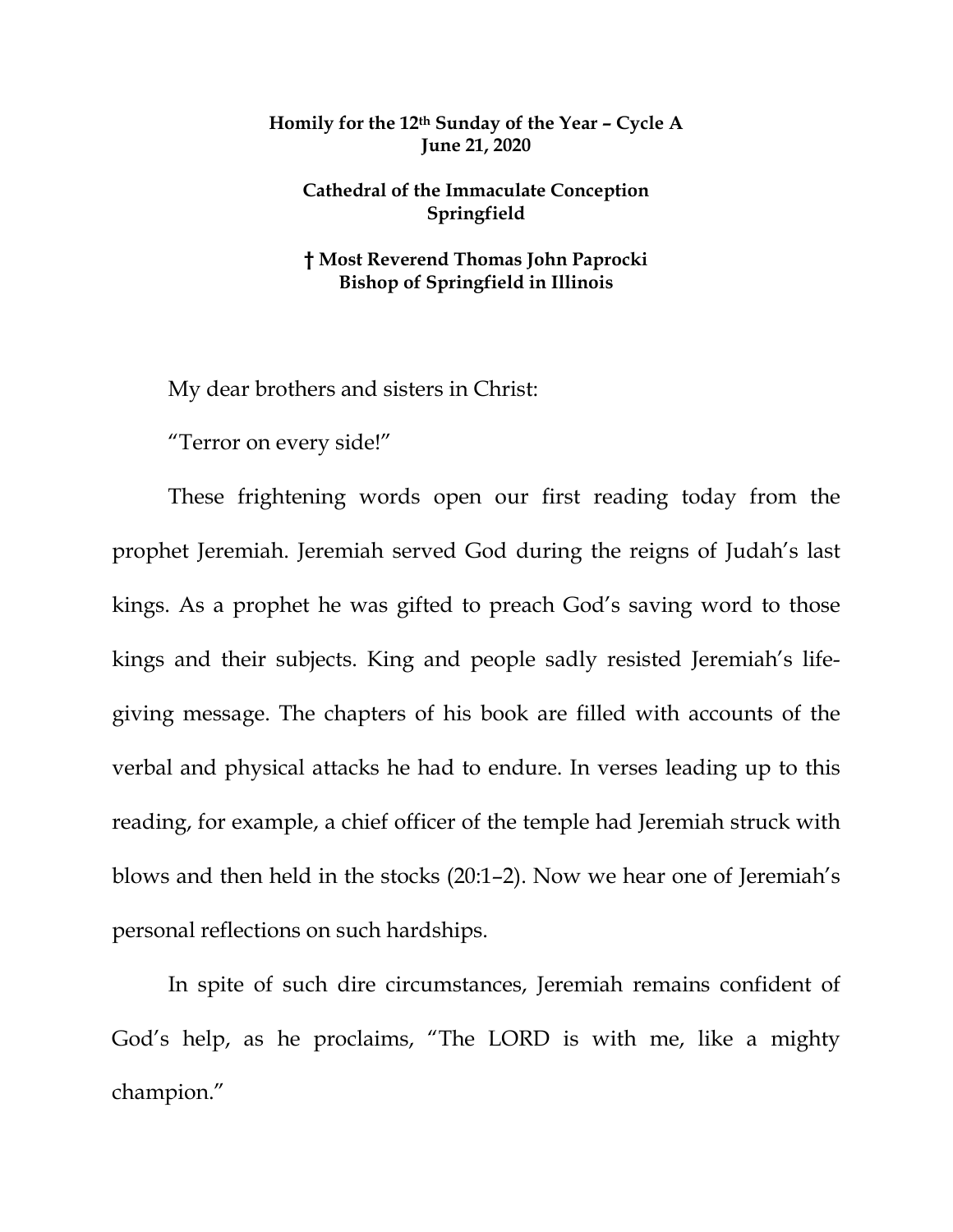These days we again hear dire warnings of "Terror on every side!"

We might say that this has been the message repeated almost 24/7 the past three months regarding the coronavirus pandemic: "Terror on every side!" Yes, the prospect of serious illness and possible death from a novel virus for which we do not yet have a vaccine can be terrifying. So the question for us to consider is whether we can still confidently proclaim, as Jeremiah did, that "the LORD is with me, like a mighty champion."

Then, in today's Gospel passage from Saint Matthew (10:28-33), Jesus reminds His disciples of the refrain we hear throughout the Scriptures, "Be not afraid," but this time he adds more specificity: "Do not be afraid of those who kill the body but cannot kill the soul; rather, be afraid of the one who can destroy both soul and body in Gehenna." We know that Gehenna is the term used in the Bible to refer to an abyss of darkness, chains, and burning flames in a valley of unquenchable fire — in other words, what we call "hell."

This has been much on my mind in recent weeks as we hear daily briefings coming from the White House and Governors' offices across the country where government officials and health experts have been giving dire warnings about a virus that can kill the body. But we have heard very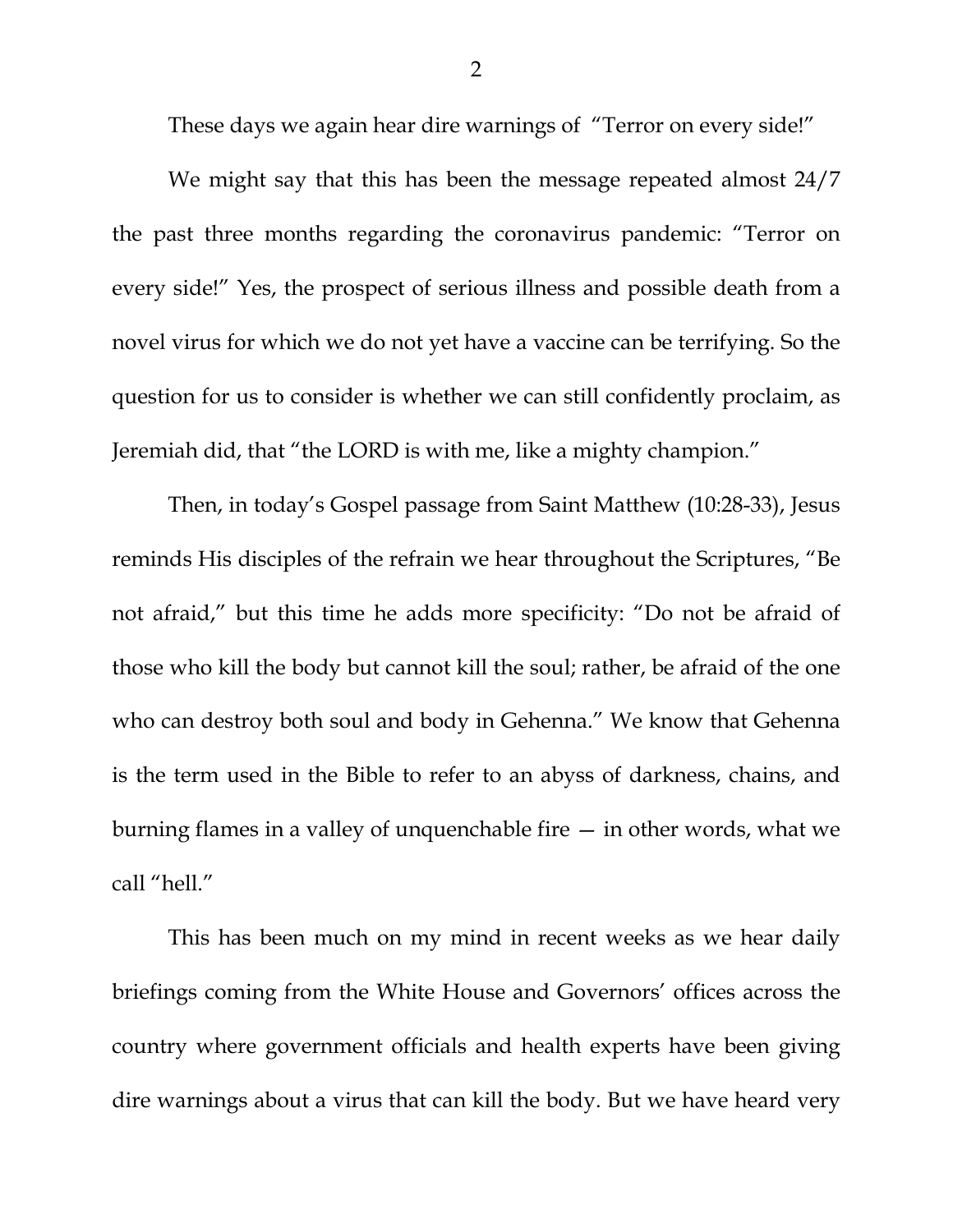few warnings about moral hazards that can kill the soul. Some have said that access to liquor, cannabis, and abortion are essential, but going to church is not.

We have also taken the extraordinary and unprecedented step of shutting down a major portion of our economy for the past three months, telling people to stay home, not to go to work, and not to go to school. That may not be too great a problem for those who can work or continue their education online, but that is not possible for everyone.

So as we look back at what we have done and look forward to consider how we will respond in the future if there should be a second wave of COVID-19 or some other novel virus sweeping the world, I think it would be helpful to call to mind some Catholic moral principles to help illuminate how to address a pandemic.

First, we while we recognize that our human life is one of our greatest gifts, it is not a moral absolute and in fact is secondary to the eternal life of our immortal soul. In our fallen though redeemed state, our human life on earth is limited, it is passing. We have the responsibility to treat our life, and the lives of all others with respect and reverence, and as a general rule, we are obliged to maintain its health and strength at all times,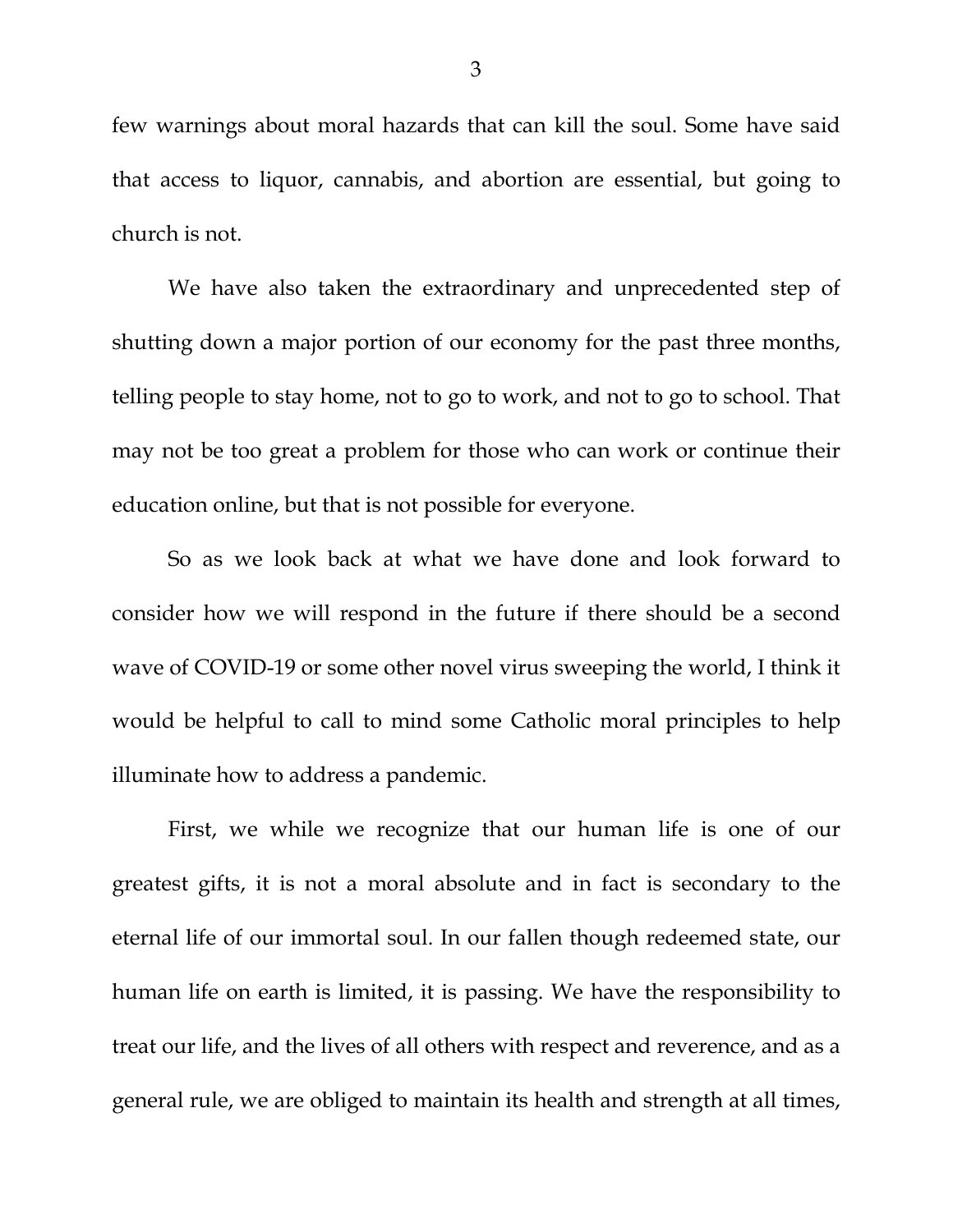intervening with the blessings of scientific medicine and skilled care when necessary for its continuation. But things like martyrdom, or attempting to save the life of another, are examples of where even our human life on earth can be rightly placed at the service of a higher good.

Second, recognizing that our human life is passing, there are circumstances when it is just to decline medical treatment, due to the fact that they would be considered extraordinary to our situation. Some of the reasons why they could be termed extraordinary would be: that they do not have a significant expectation of success, that they would be judged as too burdensome for the benefit they would offer, that they would only prolong suffering and not give reasonable expectation for recovery based on the suffering they would cause, that they would be too expensive to undertake or exhaust the resources that could be better used to save others, or that they only prolong the inevitable (and approaching) death. Deciding to forego such treatments is in no way a refusal of life, but a recognition that even life is passing.

This is quite separate from the always immoral actions which would intentionally hasten death and are undertaken with that intention, such as euthanasia and physician-assisted suicide.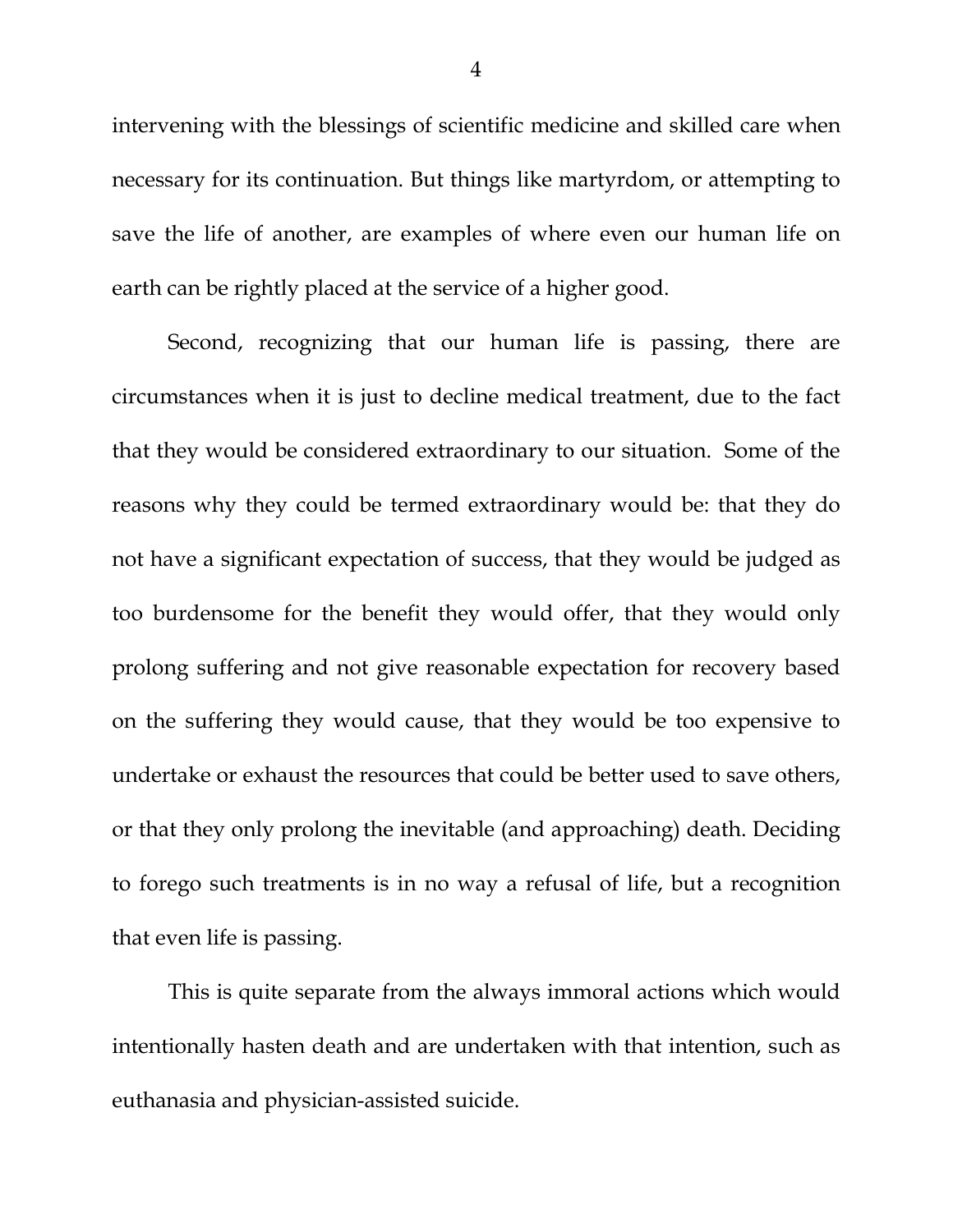Third, medical professionals work with those in competent authority over others — in some cases family members with medical power of attorney for those who cannot make the decision themselves — to make prudent decisions regarding which therapies or treatments to utilize or to decline.

Fourth, medical science and government leaders are now called to act in a way to protect the health of our population. Looking at this by way of analogy to the situations affecting decisions about utilizing or declining treatment in the cases of individual sicknesses and diseases, these principles could be taken into consideration for the societal treatment of a pandemic.

In this regard, Catholic medical ethics has used the standard of ordinary and extraordinary means of preserving life since it was first articulated in these terms by Pope Pius XII in his November 24, 1957 address to Catholic physicians and anesthesiologists. The Holy Father said:

Normally one is held to use only ordinary means- according to the circumstances of persons, places, times and culture--that is to say, means that do not involve any grave burden for oneself or another. A stricter obligation would be too burdensome for most people and would render the attainment of the higher, more important good too difficult. Life, health, all temporal activities are in fact subordinated to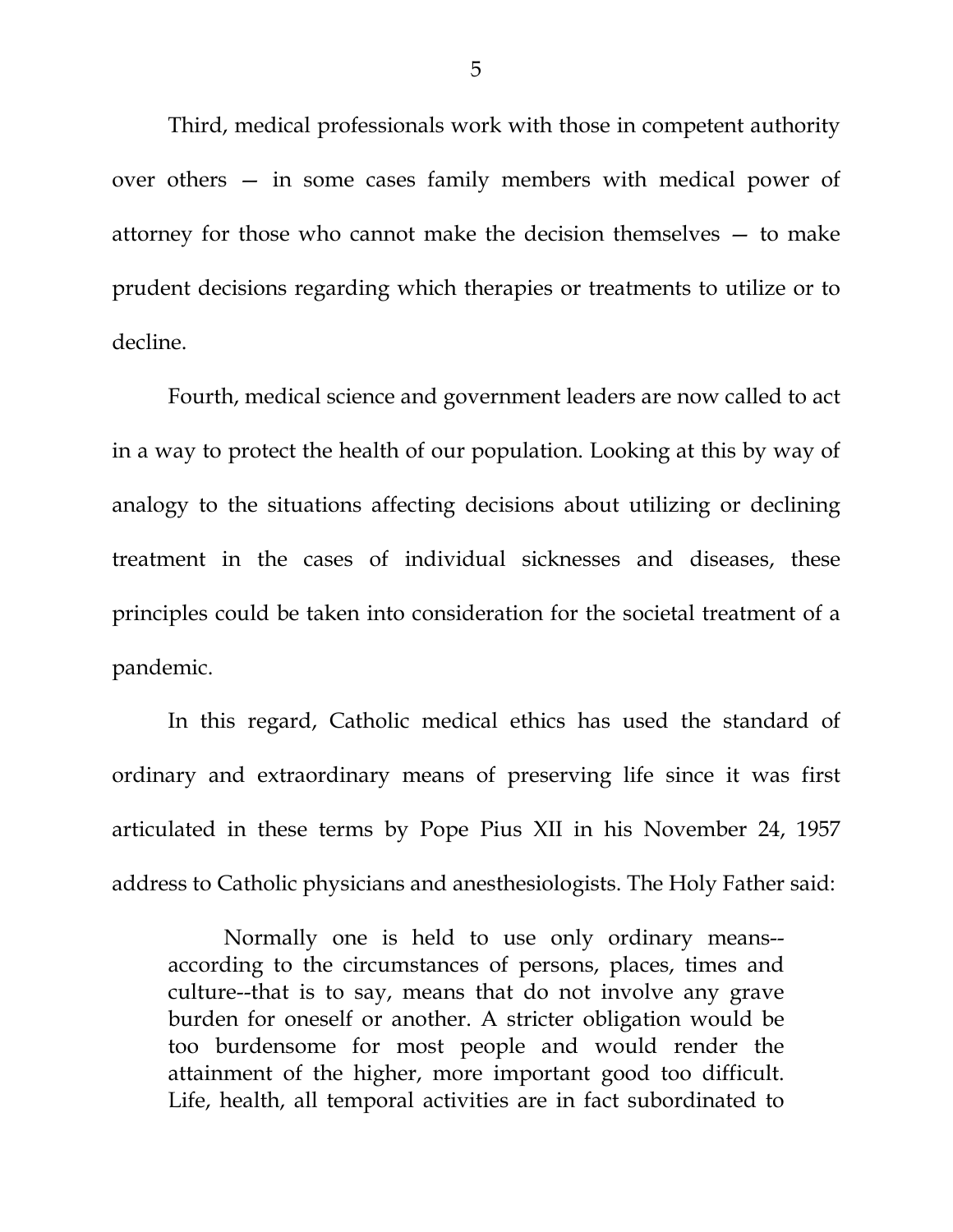spiritual ends. On the other hand, one is not forbidden to take more than the strictly necessary steps to preserve life and health, as long as one does not fail in some more serious duty.

In other words, while one may *voluntarily* take on an extraordinary burden to preserve life, one has no moral obligation to do so. It is not a sin to decline a treatment, for example, because it is too expensive and one does not have the financial resources. Moreover, it is not a sin to decline artificial life support machines for a terminally ill person when such treatment would only prolong the suffering of a person who is in the active stage of dying. When Pope John Paul II was dying, for example, he was not rushed to the hospital to be kept on life support indefinitely. Rather, the Holy Father, who was staunchly pro-life, was allowed to die peacefully and gave us a powerful example of how to die naturally.

Pope St. John Paul II addressed this question himself in his 1995 encyclical, *Evangelium Vitae*, "The Gospel of Life," considered to be the seminal document on the protection of the life and dignity of the human person. In this encyclical, Saint John Paul II made the distinction between euthanasia and forgoing aggressive medical treatment: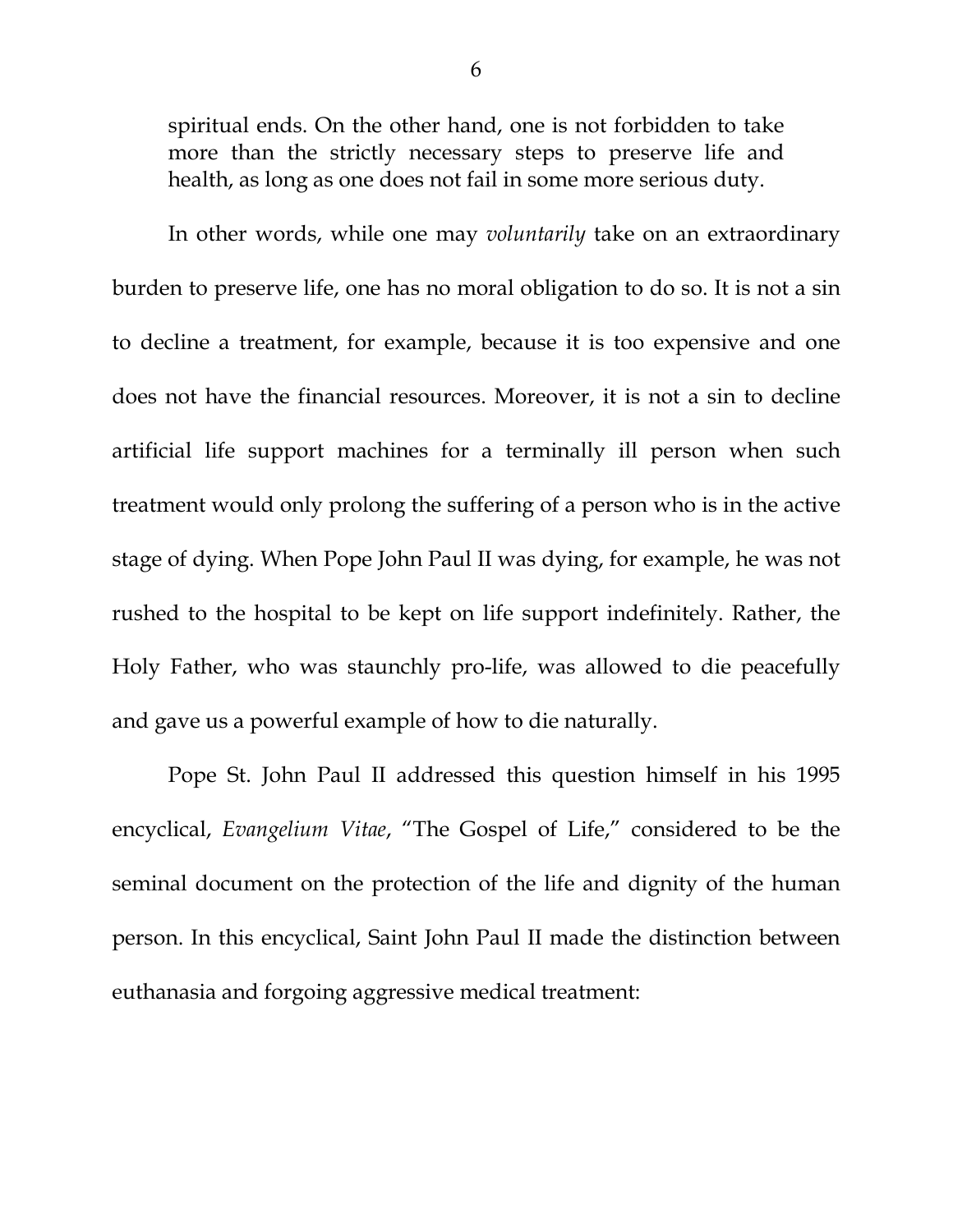Euthanasia must be distinguished from the decision to forego so called "aggressive medical treatment," in other words, medical procedures which no longer correspond to the real situation of the patient, either because they are by now disproportionate to any expected results or because they impose an excessive burden on the patient and his family.

In such situations when death is clearly imminent and inevitable, one can certainly in conscience "refuse forms of treatment that would only secure a precarious and burdensome prolongation of life, so long as the normal care due to the sick person in similar cases is not interrupted" (No. 65).

It is important to keep Catholic principles such as these in mind when considering the societal response to a pandemic or, for that matter, to any threat to human life. If we had a moral obligation to use every possible means, even extraordinary means, to preserve life, then we should not even get into our cars, since there is a risk that we could be killed, given the fact that about 1,000 people die every year in Illinois in automobile accidents and over 35,000 people have died nationwide in auto accidents every year since 1951. We do not stop driving, however, and there is no moral imperative to stop driving, because we recognize that it would be an extraordinary burden on everyday life if people could not get to where they need to be for work, school, family, and other obligations to which they must